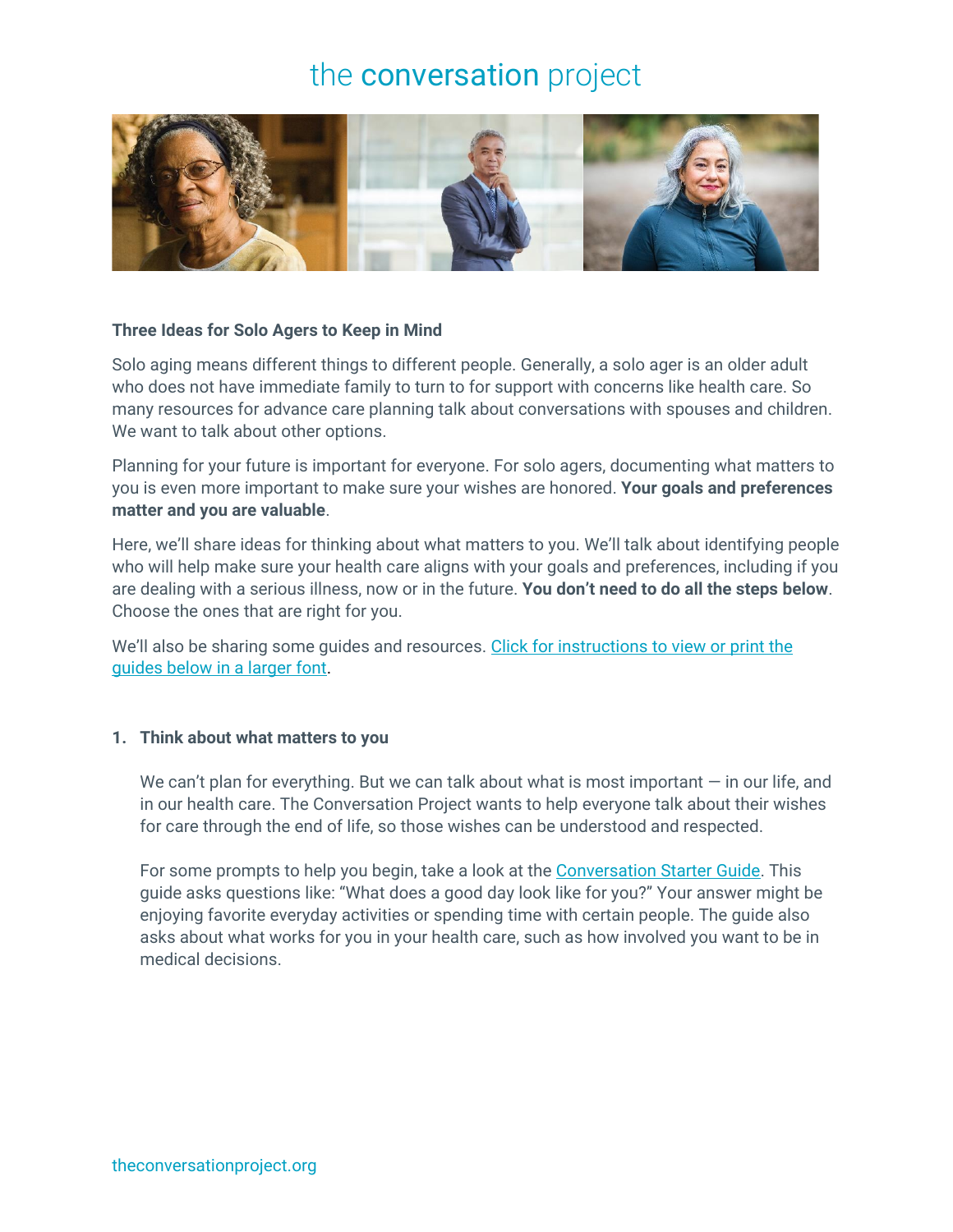

As a patient, I'd like to know...

Only the basics about my condition and my treatment

All the details about my condition and my treatment

If you have a serious illness, the [What Matters to Me Workbook](https://theconversationproject.org/get-started#What-Matters-to-Me-Workbook) has specific suggestions for you.



**More Resources: Health Care Planning**

- Advance Care Planning [Guidance from the National Institute on Aging](https://www.nia.nih.gov/health/caregiving/advance-care-planning)
- [How Solo Agers Can Create a Care Plan](https://sixtyandme.com/9-ways-solo-agers-can-create-a-care-plan-that-really-works/)

### **2. Record and share what matters to you**

It's a good idea to record your conversation with an important legal document to be sure your choices are followed. This is called an advance directive.

In your advance directive, you describe your preferences and wishes for your health care if you cannot speak for yourself.

Every state and most countries have their own advance directive forms. In the United States, your state attorney general website or the website Caring Info can help you find the right [forms in your state.](https://www.caringinfo.org/planning/advance-directives/) Your doctor's office should also be able to provide you with the form. These are all free resources.

Be sure to keep your advance directive up to date. Your preferences may change as your situation or your health changes. If you filled one out years ago, review it and make any changes.

It's important to share your advance directive. Talk to anyone who can help you have a say in your care through the end of life, including your health care team. Provide copies of your advance directive to anyone who may need them. Also share it with your health care proxy, who we will talk about next.



#### **More Resources: Legal Help**

- **[ABA Commission on Law and Aging](https://www.americanbar.org/groups/law_aging/)**
- [Legal Services Corporation](https://www.lsc.gov/about-lsc/what-legal-aid/get-legal-help)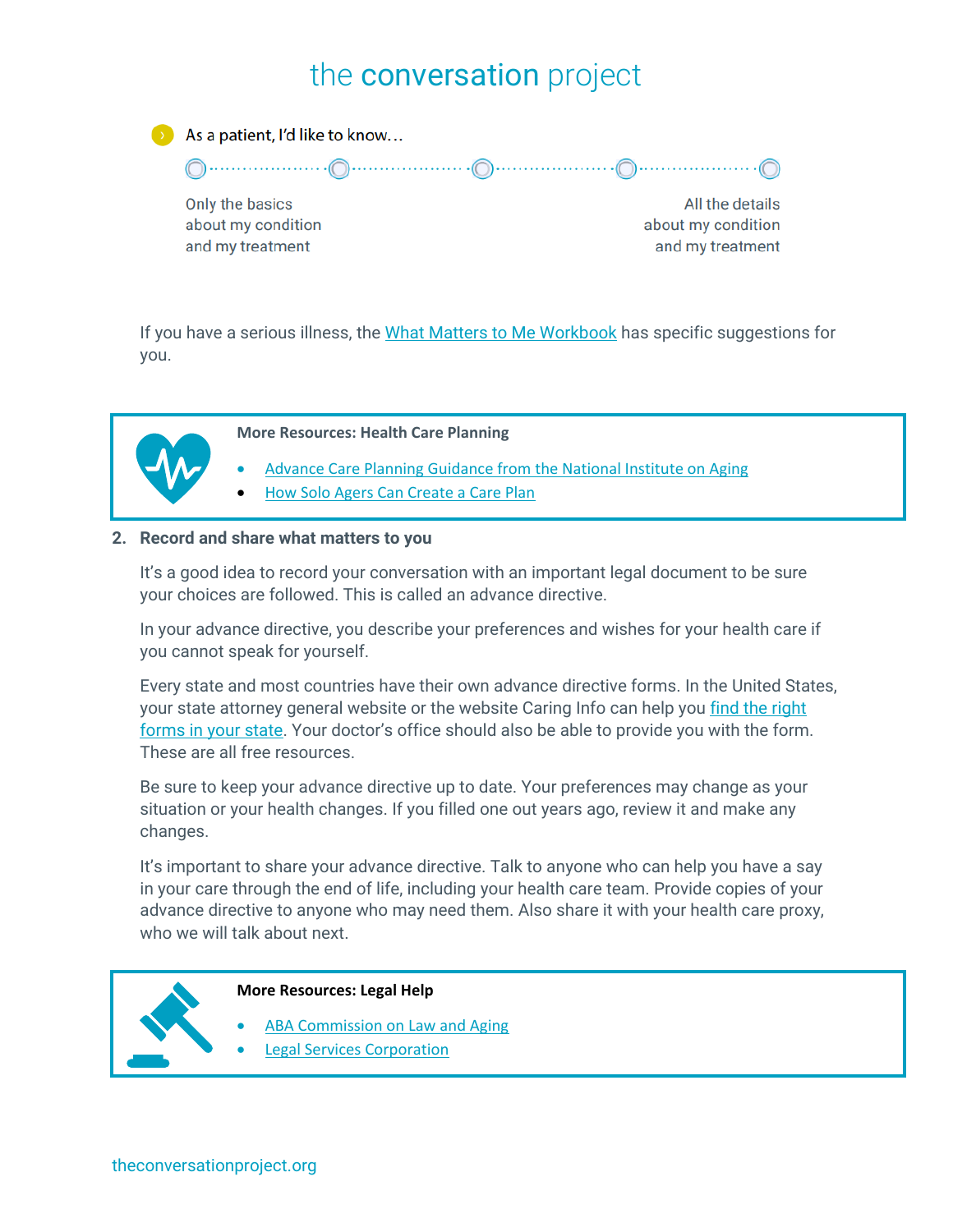### **3. Choose a health care proxy**

A health care proxy is the one person who speaks on your behalf if you can't make your own health care decisions. Although your proxy's decisions on your behalf could have some financial impact, the proxy does not make financial decisions for you and are not responsible for paying for your care.

The [Guide to Choosing a Health Care Proxy](https://theconversationproject.org/get-started#Who-Will-Speak-For-You?-How-to-choose-and-be-a-health-care-proxy) can help you choose a proxy who will follow your wishes. It also has suggestions for how to have a conversation with that person.

- Start by asking if the person is comfortable taking on this role.
	- You can say, "I'd like you to be my health care proxy. That means you would be the person who would make medical decisions for me if I can't make them for myself. I would share what matters to me in my care, so you wouldn't have to quess. Is this something you would be comfortable doing?"

Here are some people you can consider asking to be your proxy:

- Friend or extended family member
- Trusted neighbor
- Member of a religious community
- Member of a volunteer group

Some local agencies offer professional proxy services. You can ask your doctor's office, or your local agency on aging, senior center, city/county department of aging, or AARP chapter, for information about what is available. You might say:

*"I'm concerned that I don't have a health care proxy, and I don't have close family or friends to ask. Is there a social worker or case manager I can talk to about how to be sure my wishes are known?"*

You may decide not to name a proxy. In that case, it is still very important to fill out your advance directive so you can have a say in your care if you became unable to make your own decisions. Share your advance directive with your doctor's office. If you get health care

|--|

### **More Resources: Health Care Proxy and Advance Directive**

• [USAging](https://www.usaging.org/) (if you live in the United States, you can also [Find Local Aging Services](https://eldercare.acl.gov/Public/Index.aspx) near you)

in multiple places, make sure each place has your advance directive on file. At home, attach a copy to your refrigerator. If you travel a lot, keep a copy with you in your wallet, purse, or glove compartment.